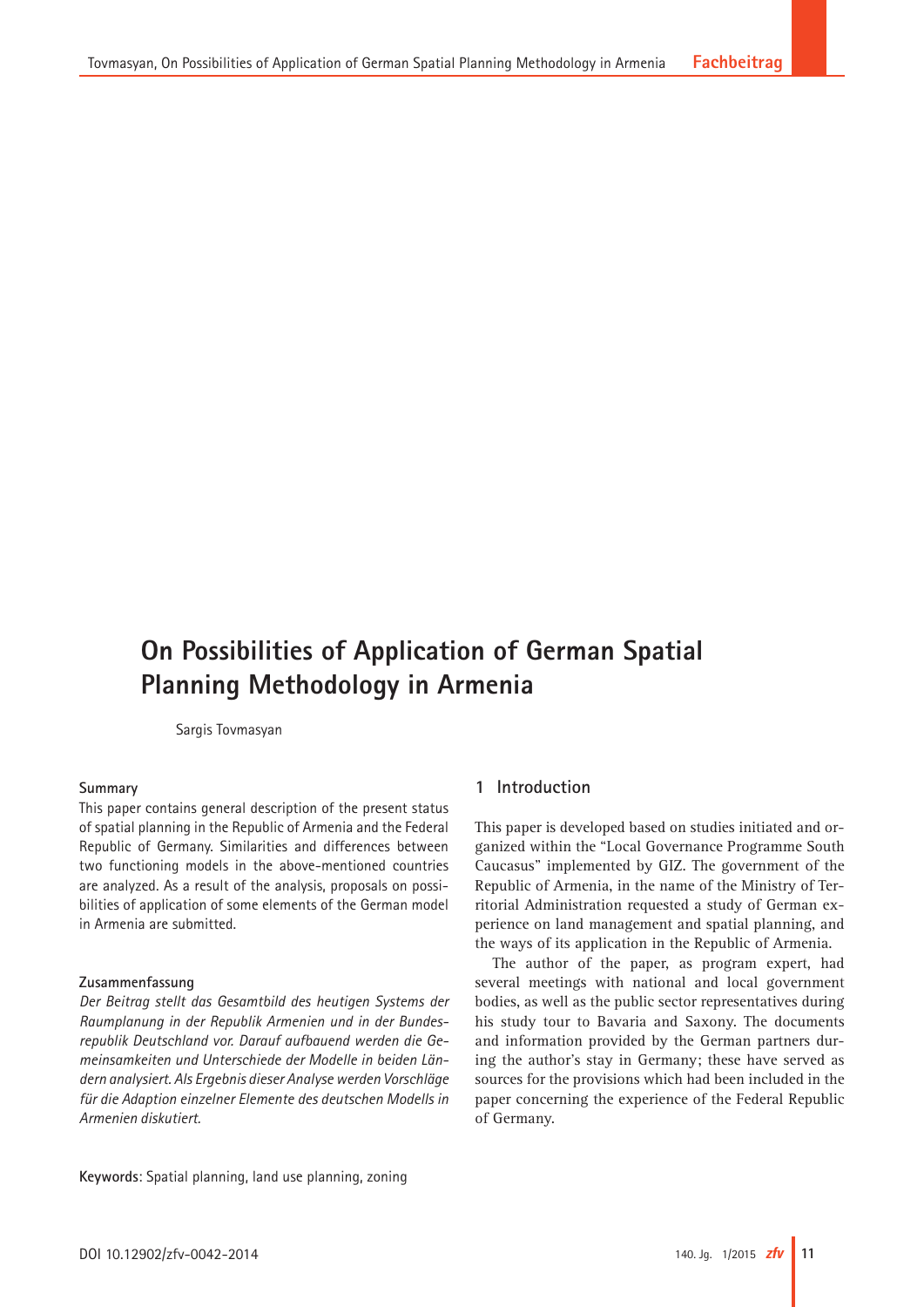# **2 Spatial Planning in Germany**

Not having referred to the complete description of the system of spatial planning in the Federal Republic of Germany, it is essential to separate the basic norms which may be applied in the Republic of Armenia. The main legal act regulating spatial planning in the Federal Republic of Germany is the Federal Law "On Spatial Planning" (in German: Raumordnungsgesetz [ROG]). The law places particular emphases on horizontal and vertical relations during the spatial planning. It is conditioned by the following main principles:

**n** the programs have to provide for publicity, transparency and public participation;



**Fig. 1: Structure of spatial planning system deployed in Germany**

- $\blacksquare$  priority of possible internal levels, independence of local self-government bodies;
- **Peropensist provision of counterbalancing influences and balanc**ing of interests etc.

It is useless to say that all the above mentioned principles are applied practically by simultaneous ensuring priority of the Law.

The structure of the system of spatial planning applied in Germany (Magel 2013) is presented in Fig. 1. Generally, in nationwide and regional levels, the spatial planning simultaneously promotes balanced development of the regions and improvement of a multicentral system. We think that in the context of application in Armenia it is especially essential to pay attention to the system of planning at regional level, as well as to the concepts of development of cities. In particular, there are 18 spatial planning regions in Bavaria ("Planungsregionen" in German), activities of which stem from spatial planning legislation of Bavaria. Despite the fact the external boundaries of such regions are coincident to the administrative boundaries of regions, however, they are not administrative-territorial units, and are called to promote establishment of efficient spatial planning system.

The named approach is completely grounded, as many factors concerning the spatial planning do not end within of any administrative unit. In particular, the problems regarding environmental protection, allocation and development of civil engineering and transport infrastructures, natural resources utilization, formation of multicentral model of spatial organization, cannot work out within the limits of a separate administrative unit and assume more complex approaches.

Such an approach also can be completely applied in Armenia, if diversity of the earth landscapes, features of natural and geographical factors in different regions, as well as differences of the levels of economic development are taken into consideration.

Planning documents at community level in Germany are designed on the basis of the community development concept. These documents are very concise and set out the main actions and milestones of the community development by sectors. They are comprehensive and available for all strata of the population which is especially important in the stage of public discussions when the perspective of the community development is made clear. All regions and municipalities in Bavaria are provided by the above mentioned documents, which enable implementation of complex, coordinated development programs at federal, land, regional and community levels.

## **3 Spatial Planning in Armenia**

There is no separate law in the Republic of Armenia regulating the sphere of spatial planning. The basic provisions concerning the sphere are included in Articles 14.1 "Principles of spatial zoning", 14.2 "Types of zoning", 14.3 "Regulation of urban development activities in administrative borders of the communities", and 17 "Urban development documents" of the Law of the Republic of Armenia "On Urban Development" (information on the official website of the Ministry of Urban Development, [www.mud.am](http://www.mud.am)).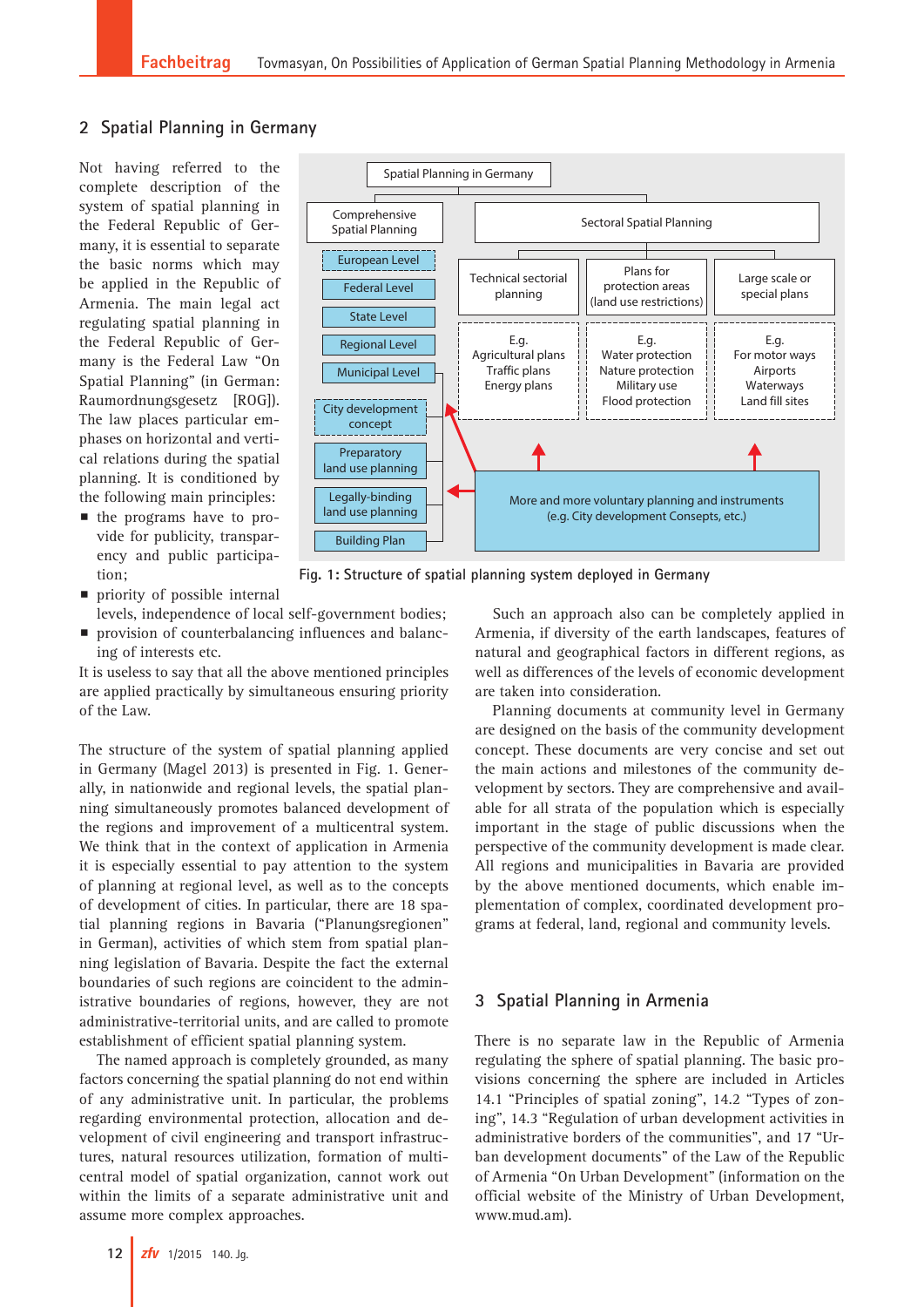Besides, procedures for elaboration and approval of documents of different levels of spatial planning, as well as basic requirements to their composition and contents have been established by resolutions of the Government [1, 2, 3, and 4].

Pursuant to the Article 17 of the Law on Urban Development, design documents associated with the sector of urban development and urban development document are tools of state regulation of the sector and, as such, are divided into two categories, namely, programmatic urban development (or spatial planning) documents and architectural and construction documents. Spatial planning documents are developed for the entire territory, administrative and territorial units of the Republic of Armenia, their groups or individual sectors. Spatial planning documents include:major documents for settlement and territorial organization of the Republic of Armenia (national level);

- a) projects of spatial planning of the regions (spatial level), as well as the groups of communities of the Republic of Armenia. They are processed for the purpose of making the provisions, established under the main project of settlement,
- b) master plans of the communities (strategic document of local level), which establish the guidelines of spatial development of the community,
- c) projects of urban zoning (local level document of operative nature).

The listed projects are the documents of complex planning and are established as projects subject to mandatory processing.

Besides this, the documents of sectorial (processed in case of need) spatial planning have also been established. Those documents are processed in conformity of the legislative acts of separate spheres (e.g. projects of improvement of landscape, recreation systems, allocation of productive abilities, engineering and transportation,

communal and social infrastructures etc.). The systemic presentation of the urban development documents is set out in the Fig. 2.

The following documents have been designed and approved in the Republic of Armenia over the period of independence (1991–2013).

- $\blacksquare$  Master plan of settlement of the Republic of Armenia (official website of the Ministry of Urban Development, Spatial planning documents, Main draft of resettlement of the Republic of Armenia, [www.](http://www.mud.am) [mud.am](http://www.mud.am)), which was approved in spring 2003;
- $\blacksquare$  Spatial planning designs of the regions of Shirak, Gegharkunik and Vayots Dzor (for 3 out of 10);
- **Master plans for 111 communities (out** of 915).

It is apparent that the specified number of the developed documents cannot be sufficient, especially in case of master plans, as 36 of them were approved in 1991 to 1992, from which it can be assumed that the orders of their development have been drawn up in the Soviet period and do not comply with requirements of market economy. Generally, the following defects are available in the system of spatial planning of Armenia:

- 1. Disregard of the frame of subjects of the ownership right to the land: the only holder of the named right in Soviet system was the state. Anyway, at present, residential, public and productive lands are practically privatized, as well as the arable lands and perennial plantations.
- 2. The fact that in Armenia many spheres of public services, as well as productive abilities are privatized and mechanisms which will ensure the cooperation of the state and communities from one side, and the private sector from the other one while implementing the programs intended to spatial development are not formed yet, is not taken into account.
- 3. The mechanisms of public discussions of spatial planning documents are for now not available for public discussions therefore the population cannot practically participate in planning activities.
- 4. The problems regulated by the documents of different levels are not clearly separated. That is why there are irrelevant repetitions in the contents and unreasonable requirements in those documents.

So, inertia of design techniques, inherited from Soviet period, does not allow to form an efficient system of spatial planning. Therefore, we can state that the funds invested for drawing up documents of spatial planning, do not yield desired results yet. Consequently, processing and application of methodology, typical of liberal relations, can be regarded as main issues, requiring primary solution.



**Fig. 2: System of spatial planning documents, applied in Armenia**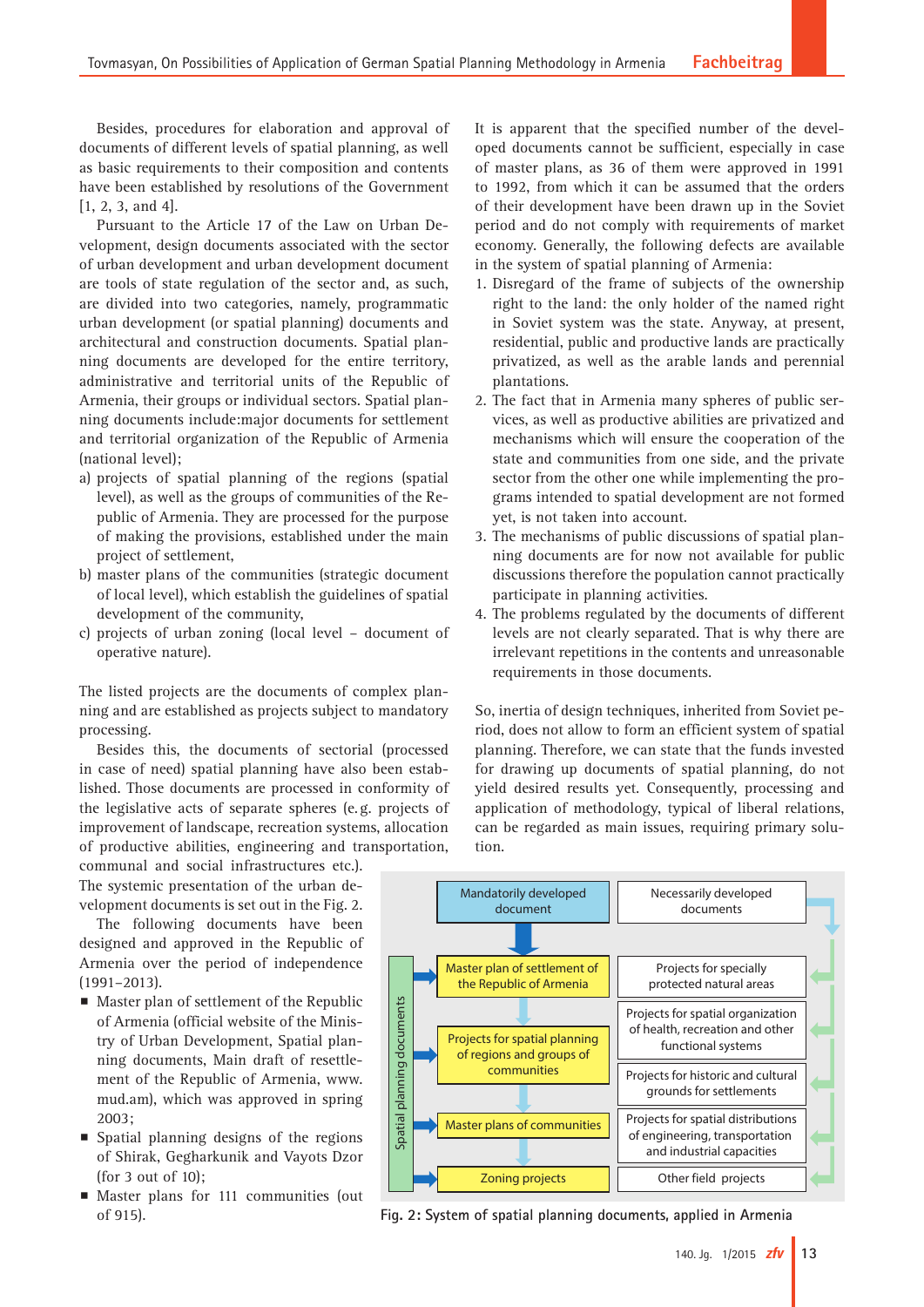## **4 Possible directions of application of the German experience in Armenia**

Potential of application of the experience accumulated in German Federation in Armenia should be viewed at two dimensions. The regions of the former Western Germany may be considered as a model system designed in the course of historic development and as result of undertaken steps (and its individual elements may be regarded as targets in terms of the outcomes of the reforms). At the same time, in the Eastern regions there have been problems specific to post-Soviet states and the steps undertaken towards solution of those problems deserve attention.

It should be noted that especially with relation to the structure of spatial planning system the model, applied in Armenia, has certain parallels to the German model, as the experience of Germany in different areas had been brought in Tsarist Russia in different historic periods, afterwards it was inherited by the soviet system. That fact left its definite trace on legislative environment and structural models of the countries, which had become independent later on, including the Republic of Armenia.

The analysis of the spatial planning systems of Armenia and Germany leads to a presentation of the specificities of the model applied in the Federal Republic of Germany, which may be directly applied in the Republic of Armenia.

- 1. Parallel application of "top-down" and "bottom-up" principles in hierarchy of interrelations among the spatial planning documents is deployed in Germany. Thereby, the principle of priority of internal links is visible which points to the person-targeted nature of the system. The principle that the provisions of the documents of upper level should be considered in the documents of lower level, prevails in legal acts of the Republic of Armenia.
- 2. Areas of spatial planning in Germany are not always conditioned by administrative boundaries which enable to develop spatial planning projects taking into account natural, geographic, and economic factors. There are many regions in Armenia with small and underdeveloped communities (by cluster and linear arrangement), for which designing common spatial development documents would be much more efficient. The same approach may be applied to those settlements of the densely populated zone of the Ararat valley which actually have been merged forming one common populated area.
- 3. In Germany great priority is attached to securing participation of all social groups of population and interested stakeholders in all stages of designing spatial development documents, starting from the project conception to its design and implementation. This model enables not only to avoid undesirable tensions, but also it secures public trust and support towards implementation of the documents. Functions of public

notice in the Republic of Armenia are designed for notifying the public of the final version of documents, as a result the population does not take part in preliminary and current discussions of projects. To overcome this undesirable and inefficient approach it is necessary to form mechanisms for ensuring public participation in all stages of spatial planning.

- 4. Processing and approval of the concepts of development for all levels of planning (republic, region, and community) is an active mechanism for raising efficiency of the planning process. The named approach is very important especially at community level as it will allow all members of a community to participate in processing of the perspective development of the community. Application of that principle will allow taking into account the features of each populated area, to separate the primary and perspective needs, as well as development priorities.
- 5. Finally, it is very important to bring the terms used in the sphere of spatial planning into conformity with the principles, adopted internationally (CEMAT 2006). Particularly, to apply the term "comprehensive, integrated" or "complex" (comprehensive, integrated planning) instead of the notion "subject to mandatory development", and to apply the term "sphere" or "sector" ( Sector-pegged) instead of the expression "necessarily developed". It is also desirable to replace the term Master Plan by Urban Planning or Urban Design. Generally, it is the time to bring the notions concerning spatial planning in Armenia into conformity with internationally adopted terminology.

# **5 Summary**

Based on the study of the model applied in the Federal Republic of Germany in the field of spatial planning, it is suggested:

- 1. To approve the concepts of spatial development in all levels of spatial planning (republic, region, community) before its development.
- 2. To ensure their public discussion in all stages of development of both concepts and projects.
- 3. To ensure the practical application of not only the principle of "From up to down", and also the principle of "From down to up".
- 4. To develop projects of spatial planning not only for the areas of administrative units, and also for the regions located in the common geographic and economic sphere/to enter the notion "region of spatial planning" into force.
- 5. To review the terminology used in the sphere and bring them into conformity with the terms used in Europe.

The overall picture of the system being formed on the basis of the suggestions is set forth in Fig. 3 (it is worthy to